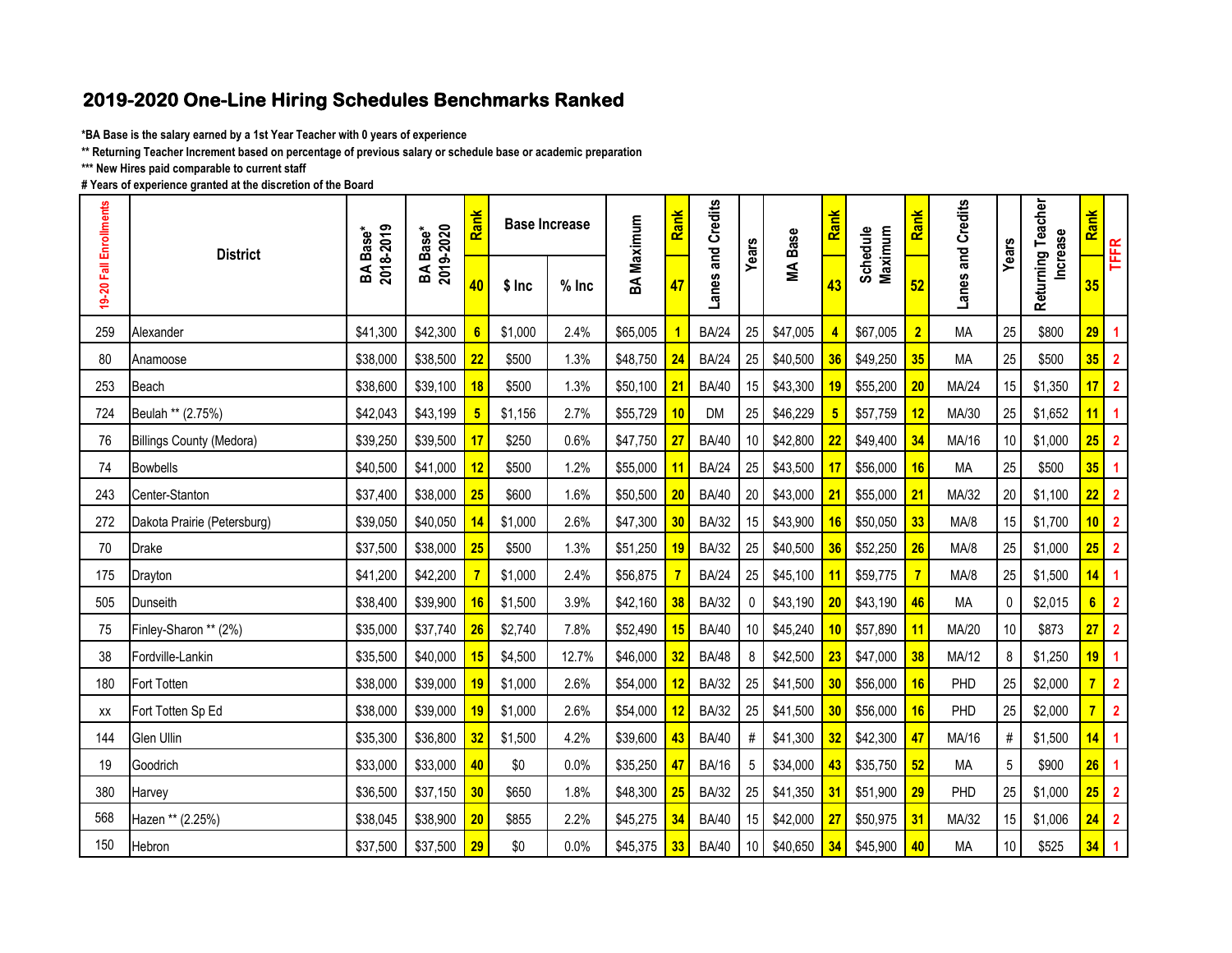| 19-20 Fall Enrollments | <b>District</b>                      |                       | 2019-2020<br>BA Base <sup>*</sup> | Rank                    |         | BA Maximum<br><b>Base Increase</b> |          | Rank                    | Lanes and Credits | Years        | <b>MA Base</b> | Rank           | Maximum<br>Schedule | Rank            | Lanes and Credits | Years              | Returning Teacher<br><b>Increase</b> | <b>Rank</b>      | <b>TFFR</b>             |
|------------------------|--------------------------------------|-----------------------|-----------------------------------|-------------------------|---------|------------------------------------|----------|-------------------------|-------------------|--------------|----------------|----------------|---------------------|-----------------|-------------------|--------------------|--------------------------------------|------------------|-------------------------|
|                        |                                      | 2018-2019<br>BA Base* |                                   | 40                      | $$$ Inc | $%$ Inc                            |          |                         |                   |              |                | 43             |                     | 52              |                   |                    |                                      | 35               |                         |
| 277                    | Hettinger ** (2%) ***                | \$35,000              | \$35,000                          | 39                      | \$0     | 0.0%                               | \$39,000 | 44                      | <b>BA/40</b>      | X            | \$40,000       | 38             | \$40,000            | 49              | <b>MA</b>         | $\pmb{\mathsf{x}}$ | \$767                                | 31               | $\overline{2}$          |
| XX                     | James Valley Area CTC                | \$43,117              | \$43,817                          | $\overline{\mathbf{3}}$ | \$700   | 1.6%                               | \$52,417 | 16                      | <b>BA/16</b>      | 10           | \$45,700       |                | \$55,752            | 17              | MA/16             | 10                 | \$800                                | 30 <sup>°</sup>  | $\blacktriangleleft$    |
| 2,192                  | Jamestown                            | \$43,117              | \$43,817                          | $\overline{\mathbf{3}}$ | \$700   | 1.6%                               | \$52,417 | 16                      | <b>BA/16</b>      | 10           | \$45,700       |                | \$55,752            | 17              | MA/16             | 10                 | \$800                                | 30 <sup>°</sup>  | $\overline{\mathbf{1}}$ |
| XX                     | Jamestown Sp Ed                      | \$43,117              | \$43,817                          | $\overline{\mathbf{3}}$ | \$700   | 1.6%                               | \$52,417 | 16                      | <b>BA/16</b>      | 10           | \$45,700       |                | \$55,752            | 17              | MA/16             | 10                 | \$800                                | 30 <sup>°</sup>  | $\overline{\mathbf{1}}$ |
| 293                    | Kenmare ** (1.5%+\$1725)             | \$38,000              | \$38,000                          | 25                      | \$0     | 0.0%                               | \$46,800 | 31                      | <b>BA/32</b>      | 12           | \$41,850       | 28             | \$49,000            | 36              | <b>MA</b>         | 12                 | \$2,467                              |                  | $3$ 2P                  |
| 584                    | Killdeer                             | \$41,500              | \$43,250                          | $\overline{4}$          | \$1,750 | 4.2%                               | \$55,750 | $\overline{9}$          | <b>BA</b>         | 25           | \$45,450       | 9              | \$60,150            | $6\overline{6}$ | PhD               | 25                 | \$2,450                              | $\blacktriangle$ | 2P                      |
| 124                    | Kulm ***                             | \$30,165              | \$38,000                          | 25                      | \$7,835 | 26.0%                              | \$40,000 | 41                      | <b>BA/32</b>      | #            | \$41,500       | 30             | \$44,000            | 43              | DM/HQ             | $\#$               | \$1,400                              | 16               | $\blacktriangleleft$    |
| 410                    | Langdon Area ** (1.25%)              | \$42,000              | \$42,000                          | $\overline{\mathbf{8}}$ | \$0     | 0.0%                               | \$59,200 | 4                       | <b>BA/68</b>      | 25           | \$44,700       | 13             | \$59,200            | $\overline{9}$  | MA/32             | 25                 | \$624                                | 33               | $\overline{\mathbf{1}}$ |
| 395                    | Lewis & Clark                        | \$38,500              | \$39,500                          | 17                      | \$1,000 | 2.6%                               | \$55,000 | 11                      | <b>BA/48</b>      | 25           | \$43,500       | 17             | \$57,000            | 14              | <b>MA</b>         | 25                 | \$1,100                              | 22               | $\overline{2}$          |
| XX                     | Lone Tree Sp Ed (Harvey)             | \$36,500              | \$37,150                          | 30                      | \$650   | 1.8%                               | \$48,300 | 25                      | <b>BA/32</b>      | 25           | \$41,350       | 31             | \$51,900            | 30              | PHD               | 25                 | \$1,000                              | 25               | $\overline{2}$          |
| 86                     | McClusky                             | \$34,500              | \$35,200                          | 38                      | \$700   | 2.0%                               | \$36,700 | 46                      | <b>BA/30</b>      | $\mathbf{0}$ | \$38,700       | 40             | \$39,700            | 50              | MA/10             | 0                  | \$700                                |                  | $32$ 2P                 |
| 216                    | Milnor                               | \$35,500              | \$37,000                          | 31                      | \$1,500 | 4.2%                               | \$40,500 | 40                      | <b>BA/56</b>      | 0            | \$42,000       | 27             | \$45,200            | 41              | MA/8              | $\mathbf 0$        | \$1,300                              | 18               | $\overline{\mathbf{2}}$ |
| 327                    | Mohall-Lansford-Sherwood             | \$40,000              | \$40,250                          | 13                      | \$250   | 0.6%                               | \$49,000 | 23                      | BA                | 15           | \$42,250       | 26             | \$50,500            | 32              | <b>MA</b>         | 15                 | \$1,000                              | 25               | $\overline{\mathbf{2}}$ |
| 258                    | Mt Pleasant (Rolla) ** ***           | \$39,500              | \$41,500                          | 10                      | \$2,000 | 5.1%                               | \$62,000 | $\overline{2}$          | <b>BA/48</b>      | 25           | \$45,500       |                | \$64,000            | $\overline{4}$  | MA/8              | 25                 | \$2,100                              | 5 <sup>1</sup>   | $\overline{2}$          |
| 275                    | New England ** (1.6%)                | \$40,500              | \$41,000                          | 12                      | \$500   | 1.2%                               | \$56,000 | $\overline{\mathbf{8}}$ | <b>BA/60</b>      | 10           | \$48,500       | 3              | \$57,500            | 13              | MA/12             | $10$               | \$847                                | 28               | $\blacktriangleleft$    |
| 307                    | New Rockford-Sheyenne                | \$34,600              | \$35,700                          | 36                      | \$1,100 | 3.2%                               | \$47,400 | 29                      | <b>DM</b>         | 25           | \$40,600       | 35             | \$48,800            | 37              | MA/10             | 25                 | \$1,100                              | 22 <sub>2</sub>  | $\overline{\mathbf{2}}$ |
| 336                    | New Salem-Almont ** (1.75%+400)      | \$37,275              | \$38,000                          | 25                      | \$725   | 1.9%                               | \$42,400 | 37                      | <b>BA/40</b>      | 10           | \$41,000       | 32             | \$43,600            | 44              | MA/10             | $10$               | \$1,158                              | 21               | $\overline{2}$          |
| 1,005                  | New Town                             | \$46,100              | \$48,100                          | $\overline{2}$          | \$2,000 | 4.3%                               | \$58,975 | $\overline{\mathbf{5}}$ | <b>BA/40</b>      | 25           | \$52,950       | $\overline{2}$ | \$63,275            | $5\phantom{.0}$ | MA/8              | 25                 | \$2,700                              | $\overline{1}$   | $\overline{\mathbf{1}}$ |
| 210                    | North Sargent (Gwinner)              | \$38,000              | \$38,000                          | 25                      | \$0     | 0.0%                               | \$51,650 | 18                      | <b>BA/32</b>      | 25           | \$42,400       | 24             | \$58,150            | 10              | MA/24             | 25                 | \$700                                | 32               | $\overline{\mathbf{2}}$ |
| XX                     | Oliver-Mercer Sp Ed ** (2.25%+\$425) | \$36,769              | \$37,596                          | 28                      | \$827   | 2.2%                               | \$47,858 | 26                      | <b>BA/30</b>      | 15           | \$40,318       | 37             | \$52,072            | 27              | MA/45             | 15                 | \$1,750                              | $\overline{9}$   | $\overline{\mathbf{2}}$ |
| 274                    | Parshall **                          | \$41,100              | \$41,850                          | $\overline{9}$          | \$750   | 1.8%                               | \$51,850 | 17                      | <b>BA/48</b>      | 15           | \$43,350       | 18             | \$55,350            | 19              | MA/8              | 15                 | \$1,517                              | 13               | $\overline{\mathbf{1}}$ |
| 329                    | Richardton-Taylor                    | \$37,000              | \$38,200                          | 24                      | \$1,200 | 3.2%                               | \$57,365 | 6                       | <b>BA/54</b>      | 25           | \$42,800       | 22             | \$59,405            | 8               | MA/12             | 25                 | \$1,600                              | 12 <sup>2</sup>  | $\overline{2}$          |
| 249                    | Richland ** (3%+\$125)               | \$36,000              | \$36,550                          | 33                      | \$550   | 1.5%                               | \$53,550 | 13                      | <b>BA/54</b>      | 25           | \$41,550       | 29             | \$56,550            | 15              | MA/30             | 25                 | \$1,470                              | 15               | $\overline{2}$          |
| 587                    | Rugby **                             | \$37,100              | \$38,800                          | 21                      | \$1,700 | 4.6%                               | \$61,125 | $\overline{\mathbf{3}}$ | <b>BA/24</b>      | 25           | \$42,300       | 25             | \$64,125            | $\overline{3}$  | MA/16             | 25                 | \$2,533                              | $\overline{2}$   | $\overline{2}$          |